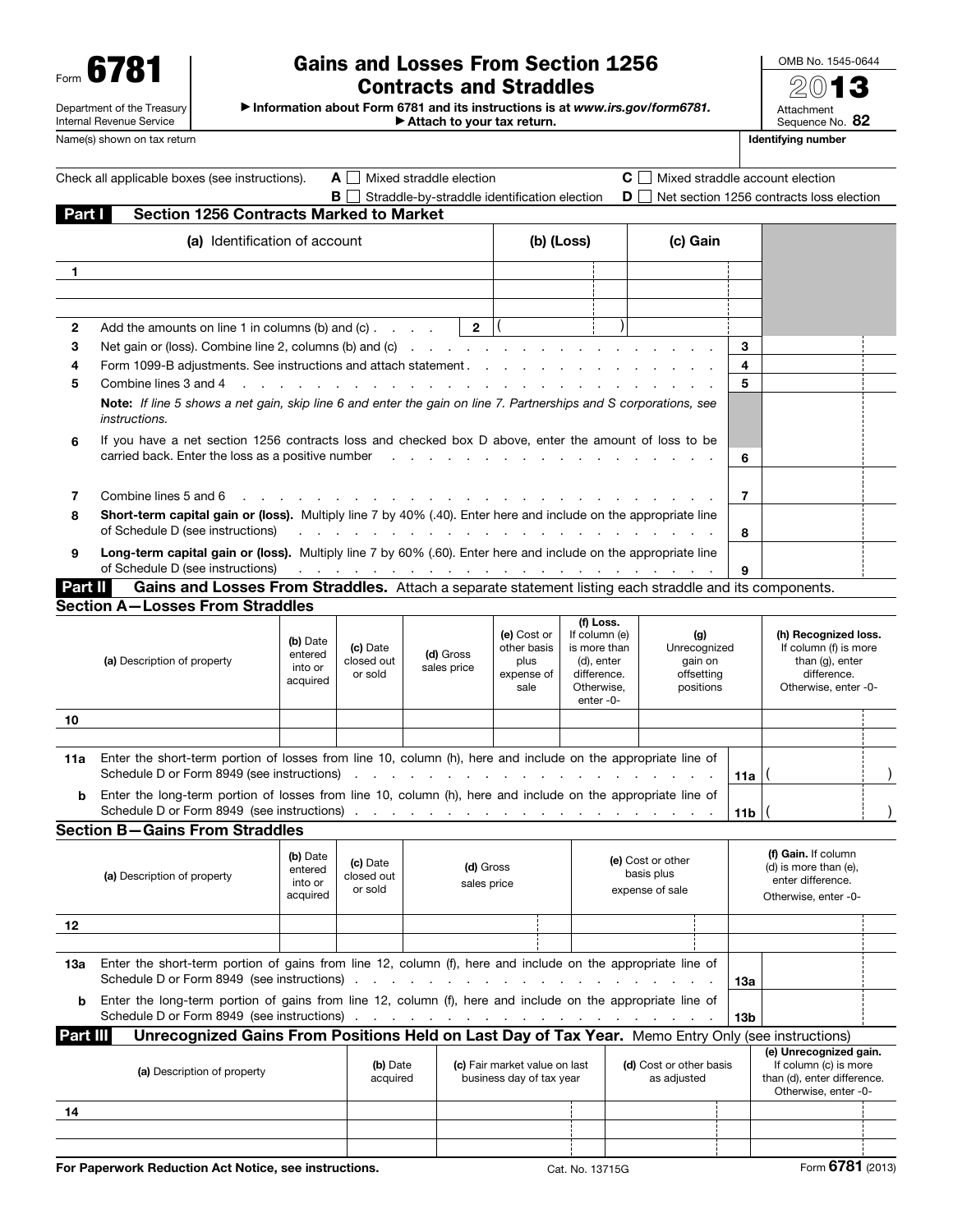### Future Developments

For the latest information about developments related to Form 6781 and its instructions, such as legislation enacted after they were published, go to *www.irs.gov/form6781*.

# General Instructions

Section references are to the Internal Revenue Code unless otherwise noted.

### Purpose of Form

Use Form 6781 to report:

• Any gain or loss on section 1256 contracts under the mark-to-market rules, and

• Gains and losses under section 1092 from straddle positions.

For details on section 1256 contracts and straddles, see Pub. 550, Investment Income and Expenses.

# Section 1256 Contract

A section 1256 contract is any:

- Regulated futures contract,
- Foreign currency contract,
- Nonequity option,
- Dealer equity option, or
- Dealer securities futures contract.

For definitions of these terms and more details, see section 1256(g) and Pub. 550.

Note. A section 1256 contract does not include any interest rate swap, currency swap, basis swap, commodity swap, equity swap, equity index swap, credit default swap, interest rate cap, interest rate floor, or similar agreement.

Special rules apply to certain foreign currency contracts. See section 988 and Regulations sections 1.988-1(a)(7) and 1.988-3. If an election is made under section 988(a)(1)(B) or 988(c)(1)(D), attach to your return a list of the contracts covered by the election(s). On the attachment, show the net gain or loss reported from those contracts and identify where the gain or loss is reported on the return. If an election is made under section 988(a)(1)(B), report on Form 6781 the gains and losses from section 1256 contracts that are also section 988 transactions.

Options and commodities dealers must take any gain or loss from the trading of section 1256 contracts into account in figuring net earnings subject to self-employment tax. See section 1402(i).

### Mark-to-Market Rules

Under these rules, each section 1256 contract held at year end is treated as if it were sold at fair market value (FMV) on the last business day of the tax year. The wash sale rules do not apply.

Gains or losses on section 1256 contracts open at the end of the year, or terminated during the year, are treated as 60% long term and 40% short term, regardless of how long the contracts were held.

### **Straddle**

A straddle means offsetting positions with respect to personal property of a type that is actively traded.

### Offsetting Positions

If there is a substantial decrease in risk of loss to a taxpayer holding a position because that taxpayer or a related party also holds one or more other positions, then those positions are offsetting and may be part of a straddle. However, if an identified straddle is properly established, other positions held by the taxpayer will not be treated as offsetting with respect to any position which is part of the identified straddle.

### Box A. Mixed Straddle **Election**

Under section 1256(d), you can elect to have the mark-to-market rules not apply to section 1256 contracts that are part of a mixed straddle. A mixed straddle is any straddle in which at least one but not all of the positions is a section 1256 contract. On the day the first section 1256 contract forming part of the straddle is acquired, each position forming part of the straddle must be clearly identified as being part of such straddle. If you make this election, it will apply for all later years and cannot be revoked without IRS consent. If you are making or have previously made this election, check box A and report the section 1256 component in Part II instead of Part I.

### Box B. Straddle-By-Straddle Identification Election

Make this election for mixed straddles according to Temporary Regulations section 1.1092(b)-3T(d) by clearly identifying each position by the earlier of (a) the close of the day the identified mixed straddle is established or (b) the time the position is disposed of. No straddle-by-straddle identification election may be made for any straddle for which a mixed straddle election was made or if one or more positions are includible in a mixed straddle account. If you are making or have previously made this election, check box B.

If the net gain or loss is attributable to a net non-section 1256 position, then the net gain or loss is treated as a short-term capital gain or loss. Enter it directly on Form 8949 and identify the election. If the net gain or loss is attributable to a section 1256 position, enter the gain or loss in Part I of Form 6781 and identify the election.

### Box C. Mixed Straddle Account Election

Make this election according to Temporary Regulations section 1.1092(b)-4T(f) to establish one or more mixed straddle accounts for 2014 by the due date (without extensions) of your 2013 tax return. To make this election, check box C and attach to your return (or your request for an extension of time to file) the statement required by the regulations. Report the annual account net gain or loss from a mixed straddle account in Part II and identify the election. See Temporary Regulations section 1.1092(b)-4T(c)(4) for limits on the total annual account net gain or loss.

Note. If you did not make any of the above elections and you have a loss on the section 1256 component, use Part II to reduce the loss by any unrecognized gain on the non-section 1256 component before making an entry in Part I. You also must reduce the loss from any section 1256 component of a straddle that would be a mixed straddle if the positions had been properly identified as such.

### Box D. Net Section 1256 Contracts Loss Election

If you have a net section 1256 contracts loss for 2013, you can elect to carry it back 3 years. Corporations, partnerships, estates, and trusts are not eligible to make this election. Your net section 1256 contracts loss is the smaller of:

• The excess of your losses from section 1256 contracts over the total of (a) your gains from section 1256 contracts plus (b) \$3,000 (\$1,500 if married filing separately), or

• The total you would figure as your short-term and long-term capital loss carryovers to 2014 if line 6 of Form 6781 were zero. Use a separate Schedule D (Form 1040) and Capital Loss Carryover Worksheet (in Pub. 550) to figure this amount.

The amount you can carry back to any prior year is limited to the smaller of:

• The gain, if any, that you would report on line 16 of Schedule D (Form 1040) for that carryback year if only gains and losses from section 1256 contracts were taken into account, or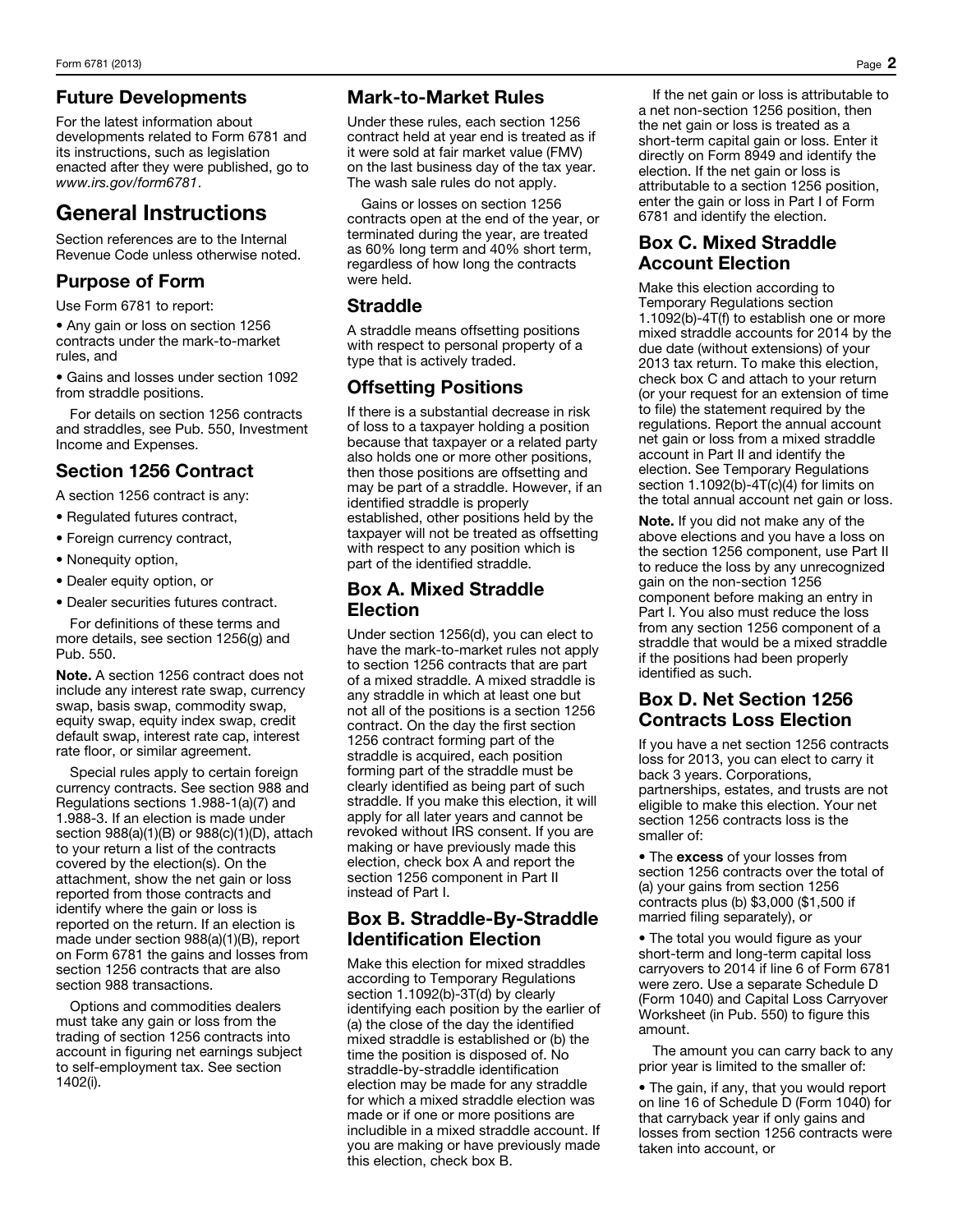• The gain, if any, reported on line 16 of Schedule D (Form 1040) for that carryback year.

The amounts just described are figured prior to any carryback from the loss year. Also, the carryback is allowed only to the extent it does not increase or produce a net operating loss for the carryback year. The loss is carried to the earliest year first.

Make the election by checking box D and entering the amount to be carried back on line 6. To carry your loss back, file Form 1045, Application for Tentative Refund, or an amended return. Attach an amended Form 6781 and an amended Schedule D (Form 1040) for the applicable years.

On the amended Forms 6781 for the years to which the loss is carried back, report the carryback on line 1 of that year's amended Form 6781. Enter "Net section 1256 contracts loss carried back from" and the tax year in column (a), and enter the amount of the loss carried back in column (b).

# Specific Instructions

#### Part I

#### Line 1

Include on line 1 all gains and losses from section 1256 contracts open at the end of your tax year or closed out during the year. If you received a Form 1099-B, Proceeds From Broker and Barter Exchange Transactions, or substitute statement, include on line 1 the amount from box 12 of each form. In column (a), write "Form 1099-B" and the broker's name. List separately each transaction for which you did not receive a Form 1099-B or substitute statement, or received a Form 1099-B that is not for your tax year.

If you are completing an amended 2013 Form 6781 to carry back a net section 1256 contracts loss from 2014 or a later year, report the carryback on line 1. Enter "Net section 1256 contracts loss carried back from" and the tax year in column (a), and enter the amount of the loss carried back to 2013 in column (b). See the instructions for box D for details.

#### Line 4

If the Form 1099-B you received includes a straddle or hedging transaction (as defined in section 1256(e)(2)), you may need to make certain adjustments listed next. Attach a statement listing each of these adjustments and enter the total(s) on line 4.

• The regulated futures part of a mixed straddle, if you made any of the mixed straddle elections.

• The amount of the loss, if you did not make any of the mixed straddle elections or the straddle was not identified as a mixed straddle and you had a loss on the regulated futures part that was less than the unrecognized gain on the nonregulated futures part. If the unrecognized gain is less than the loss, enter the unrecognized gain. Use Part I for a loss on the disposition of one or more positions that are part of a mixed straddle and that are non-section 1256 positions if no disposition of a nonsection 1256 position in the straddle would be a long-term capital gain or loss, and the disposition of one or more section 1256 positions in the straddle would be a capital gain or loss.

• The regulated futures part of a hedging transaction. The gain or loss on a hedging transaction is treated as ordinary income or loss. See Pub. 550 for details.

#### Line 5

Partnerships enter the amount from line 5 on Form 1065, Schedule K, line 11. Electing large partnerships enter the amount from line 5 on Form 1065-B, Part II, line 5. S corporations enter the amount from line 5 on Form 1120S, Schedule K, line 10. Lines 6 through 9 in Part I of Form 6781 do not apply to partnerships or S corporations and are left blank.

#### Line 6

See the instructions for box D.

#### Line 8

Include this amount on Schedule D (Form 1040), line 4; or on Schedule D (Form 1041), line 4.

For other returns, enter it in Part I of a Form 8949 with Box B checked (if you received a Form 1099-B or substitute statement for every transaction included on line 1) or Box C checked (if you cannot check Box B). Enter "Form 6781, Part I" on line 1 in column (a). Enter the gain or (loss) in column (h). Leave all other columns blank.

#### Line 9

Include this amount on Schedule D (Form 1040), line 11; or on Schedule D (Form 1041), line 11.

For other returns, enter it in Part II of a Form 8949 with Box E checked (if you received a Form 1099-B or substitute statement for every transaction included on line 1) or Box F checked (if you cannot check Box E). Enter "Form 6781, Part I" on line 1 in column (a). Enter the gain or (loss) in column (h). Leave all other columns blank.

### Part II

Use Section A for losses from positions that are part of a straddle. Generally, a loss is allowed to the extent it exceeds the unrecognized gain on offsetting positions. The part of the loss not allowed is treated as if incurred in the following year and is allowed to the same extent. However, a loss from a position established in an identified straddle after October 21, 2004, is not allowed. Instead, the basis of each offsetting position in the identified straddle that has unrecognized gain is increased by the amount of the unallowed loss multiplied by the following fraction:

> The unrecognized gain (if any) on the offsetting position

The total unrecognized gain on all positions that offset the loss position in the identified straddle.

For more details, see Pub. 550, chapter 4.

Use Section B for gains from positions that are part of a straddle.

Do not include in Part II a disposition of any of the following.

• A position that is part of a hedging transaction.

• A loss position included in an identified straddle established before October 22, 2004, unless you disposed of all of the positions making up the straddle.

• A loss position included in an identified straddle established after October 21, 2004.

• A position that is part of a straddle if all of the positions of the straddle are section 1256 contracts.

#### Column (a)

Enter the property and delivery date, and indicate whether the property is a long or short position.

#### Column (d)

For positions closed out or sold, enter the closing price or sales price.